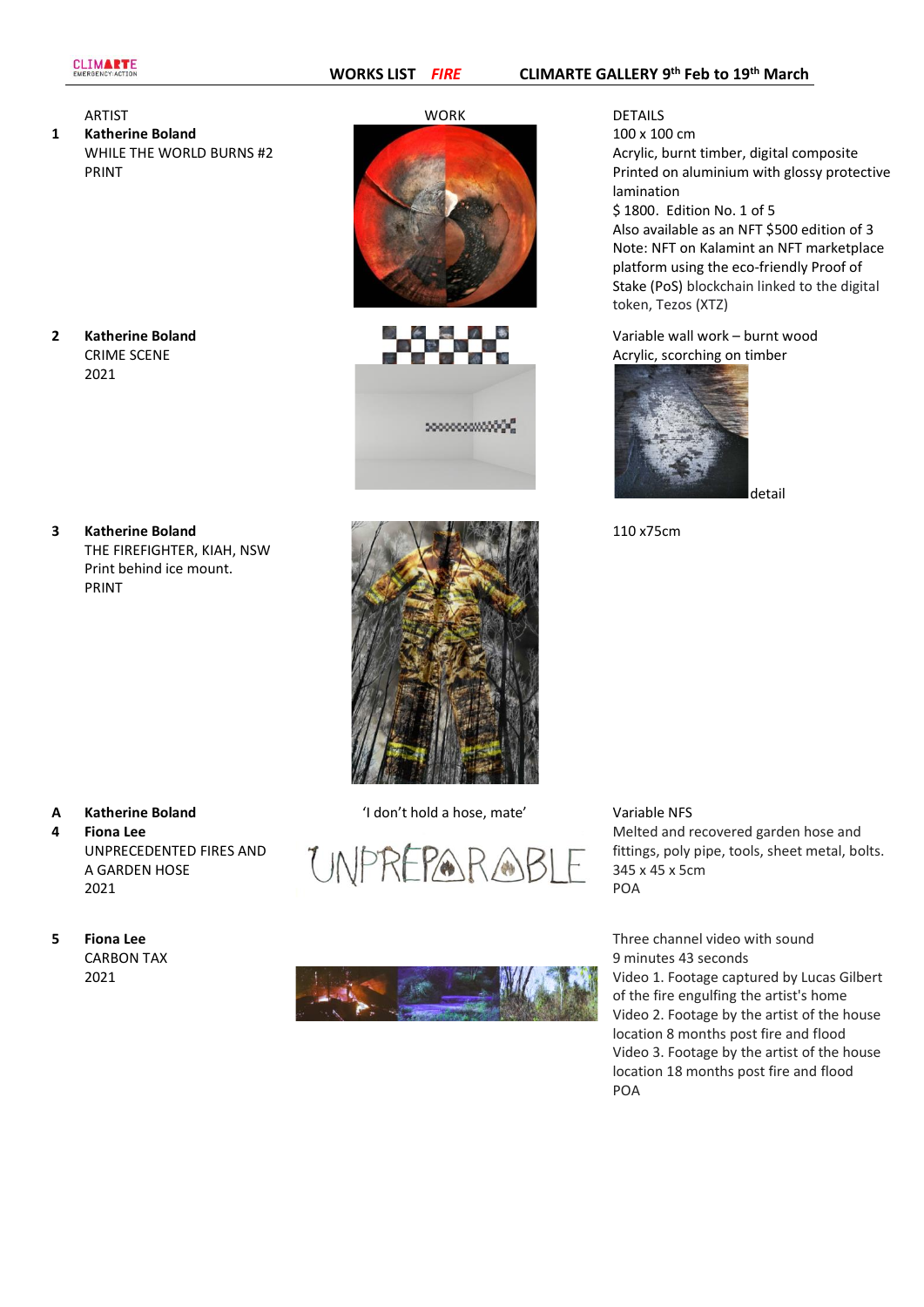## **CLIMARTE**

- **6 John Gollings** AFTERMATH Mounted PRINT 2009 – Kinglake area
- **7 Jody Graham** GRASS FIRE April 2021
- **8 Jody Graham TRASHED** 2020

- **9 Jody Graham** LOSE GRIP – CROW CLAW 2021
- **10 Jody Graham** WALKING STICK DRAWING TOOL 2021

## **11 Louise Morgan** FUTURE FOSSILS *(Phascolarctos cinereus)* scares us into realising what we are losing

2021







112 x 80 cm including 75mm border Edition No. 3 of 10 – other editions available Ea \$2000

Se[e http://www.gollings.com.au/projects](http://www.gollings.com.au/projects) For other works in the series, also available

120cm x 114cm Charcoal, tree sap, natural ochre from 2019/20 Black Summer Bushfires on paper \$6500

Dimensions variable

TRASHED is created from cans, plastic and glass bottles thrown out on the side of The Bells Line of Road in a 30 kilometers distance from Mt Tomah a to Browns Swamp at Lithgow, NSW. The extent of how much is chucked out, often while on a scenic drive, became more evident after the 2019 December bushfires cleared away debris previously hiding litter along the highway. POA

15cm x 15cm x 41cm Crow claw, wood, grass, Perspex box \$1250



45.5 x 61 x 4 cm Paper, synthetic polymer medium and carbon pigment on timber board \$850

## **WORKS LIST** *FIRE* **CLIMARTE GALLERY 9 th Feb to 19th March**